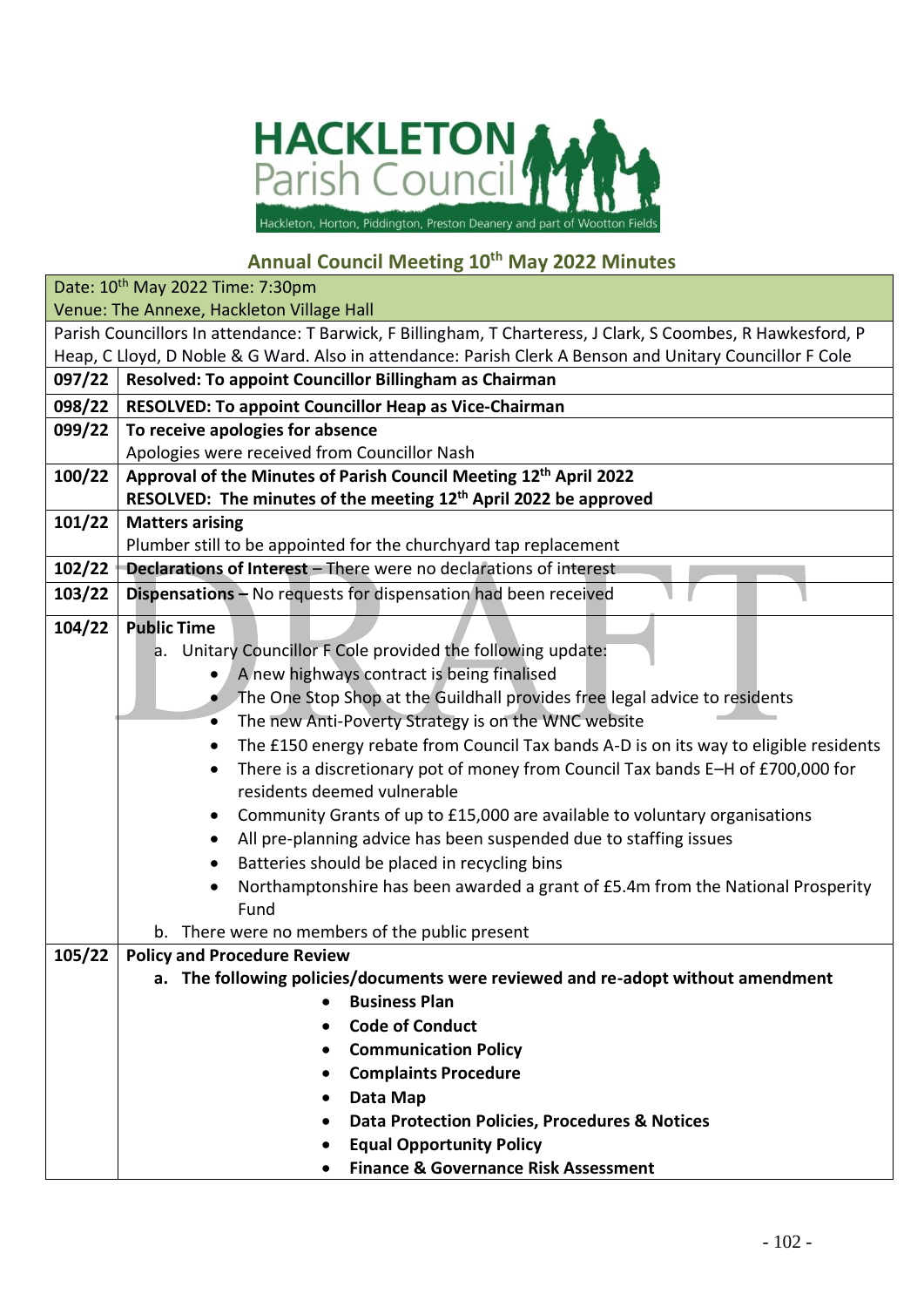|        | <b>Financial Regulations</b><br>$\bullet$                                                                   |
|--------|-------------------------------------------------------------------------------------------------------------|
|        | <b>Freedom of Information Policy</b><br>$\bullet$                                                           |
|        | <b>Grant Funding Policy</b>                                                                                 |
|        | <b>Grievance Procedure</b>                                                                                  |
|        | <b>Health &amp; Safety Policy</b>                                                                           |
|        | <b>Internal Control Procedures</b><br>$\bullet$                                                             |
|        | <b>Litter Picking Risk Assessment</b>                                                                       |
|        | Lone Working Policy & Guidance                                                                              |
|        | <b>Records Retention Policy</b>                                                                             |
|        | <b>Recreation Ground Conditions of hire &amp; use</b>                                                       |
|        | Longland Meadow conditions of hire & use                                                                    |
|        | <b>Risk Assessment</b>                                                                                      |
|        |                                                                                                             |
|        | <b>Scheme of Delegation</b>                                                                                 |
|        | <b>Sickness &amp; Absence Policy</b>                                                                        |
|        | <b>Training Statement of Intent</b><br>$\bullet$                                                            |
|        | <b>Wildlife &amp; Biodiversity Policy</b>                                                                   |
|        |                                                                                                             |
|        | b. The following documents/policies were amended and re-adopted<br><b>Standing Orders</b>                   |
|        |                                                                                                             |
|        | <b>Reserves Policy</b><br><b>Cemetery Regulations</b>                                                       |
| 106/22 | <b>Appointments</b>                                                                                         |
|        | The following appointments were made:                                                                       |
|        | Planning Committee - Councillors Clark, Hawkesford, Lloyd, Nash, Noble & Ward                               |
|        | <b>Internal Control Councillors - Councillors Barwick &amp; Nash</b>                                        |
|        | Councillor to oversee Parish Mag' in conjunction with the Clerk - Councillor Charteress                     |
|        | Longland Meadow Volunteers Group - Councillors Coombes & Heap<br>٠                                          |
|        | Village Hall Representatives - Councillors Barwick & Heap                                                   |
|        | Judith Willoughby Charity - Councillors Billingham & Heap                                                   |
|        | Hackleton School Governor - Councillor Lloyd                                                                |
|        | Police Liaison Representative - Philip Renshaw                                                              |
|        | Footpath Warden - Doug Beedie                                                                               |
| 107/22 | <b>Clerk's Report</b>                                                                                       |
|        | The street light on Elm Way is now working                                                                  |
|        | Street lamp PI17 is LED and doesn't need a diffuser - It does look a little strange but is fully<br>working |
|        | Street lamp HA27 Main Road Hackleton - the main cable is dead so I have requested WP                        |
|        | attend to it                                                                                                |
|        | Our request for the speed limit of 30 mph through Preston Deanery will go to the Speed                      |
|        | Limit Review Panel in the next 4-6 weeks                                                                    |
|        | Grand Union Housing has indicated that they are happy to consider the transfer of the land                  |
|        | at the bottom of Carey Road to HPC. They are currently reviewing any other parcels of land                  |
|        | within the parish which they may also be happy to transfer in one piece of work.                            |
|        | The football pitch can now be moved Action: Councillors Charteress/Clark/Ward to liaise<br>$\bullet$        |
|        | regarding moving the back fence, obtaining new goal post sockets & new pitch markings                       |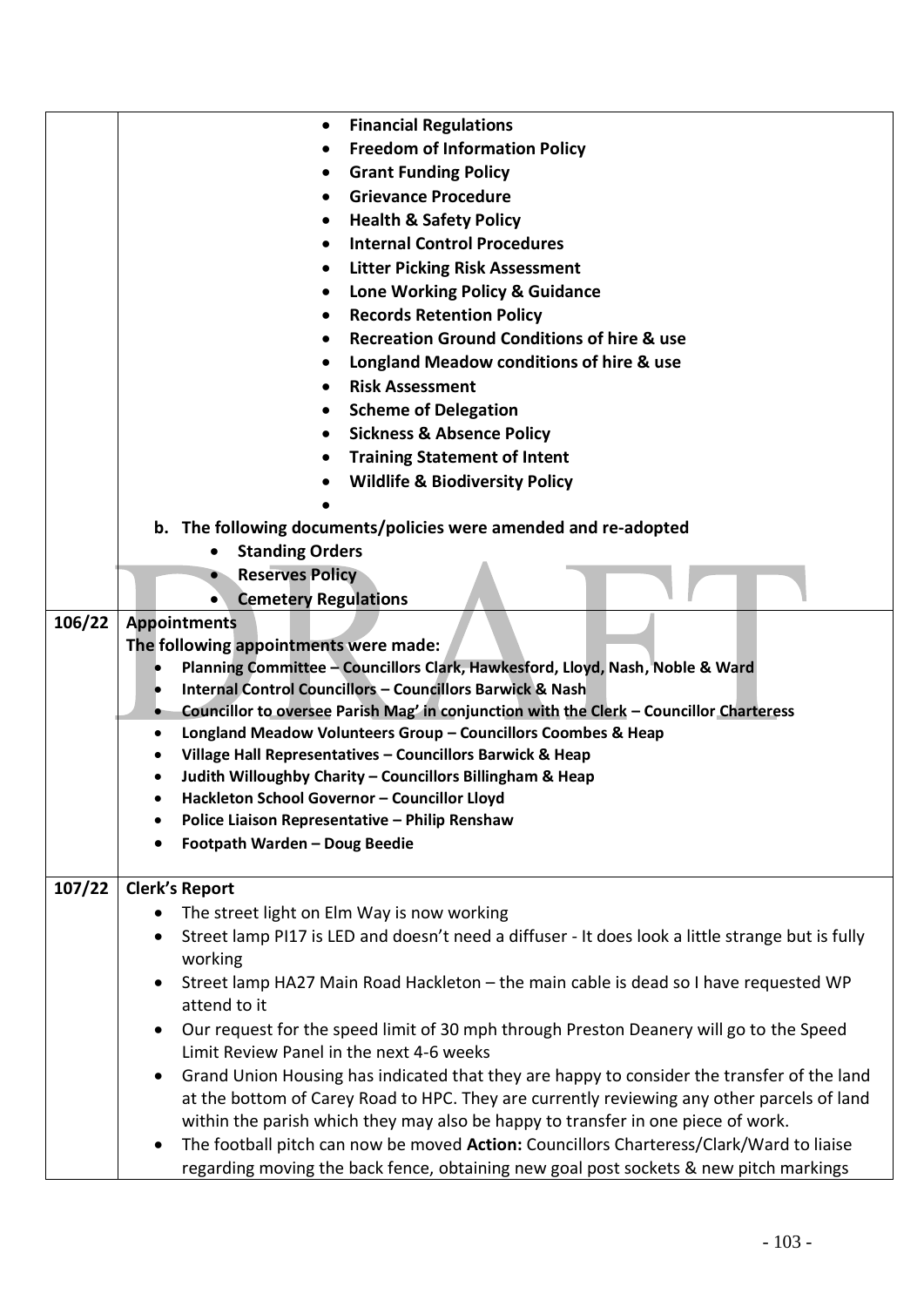| 108/22 | <b>Finance &amp; Governance</b>                                                                                                                                                                   |
|--------|---------------------------------------------------------------------------------------------------------------------------------------------------------------------------------------------------|
|        | a. The year-end report of the Internal Control Councillors was received with no matters to                                                                                                        |
|        | bring to the attention of full council and no matters outstanding                                                                                                                                 |
|        | b. The year-end report of the Internal Auditor was received. RESOLVED: To approve & accept                                                                                                        |
|        | the report with no actions required                                                                                                                                                               |
|        | c. The governance statements in Section 1 of the Annual Return were considered. RESOLVED:                                                                                                         |
|        | To approve and sign Section 1 of the Annual Return 2021/22                                                                                                                                        |
|        | d. The figures presented in Section 2 of the Annual Return were reviewed. RESOLVED: To                                                                                                            |
|        | approve and sign Section 2 of the Annual Return 2021/22                                                                                                                                           |
|        | e. The dates for the exercise of public rights were considered. RESOLVED: The dates for the                                                                                                       |
|        | exercise of public rights will be $30^{th}$ June 2022 - $10^{th}$ August 2022                                                                                                                     |
|        | The CIL Monitoring Report 2021/22 was reviewed. RESOLVED: To approve the CIL<br>f.                                                                                                                |
|        | <b>Monitoring Report 2021/22</b>                                                                                                                                                                  |
|        | g. The bank mandate was reviewed with no amendments required                                                                                                                                      |
|        | h. The insurance requirements were reviewed. RESOLVED: To renew the current policy with                                                                                                           |
|        | Zurich for 1-year.                                                                                                                                                                                |
|        | i. RESOLVED: To approve the following direct debit mandates: Vodafone, NEST, CPRE, ICO,                                                                                                           |
|        | SSE, Trade UK, WAVE, Viking                                                                                                                                                                       |
|        | RESOLVED: To ratify payments made out of meeting and approve payment of outstanding<br>j.                                                                                                         |
|        | invoices/accounts as per the schedule circulated. Councillor Barwick had completed the ICC                                                                                                        |
|        | monthly check of invoices                                                                                                                                                                         |
|        | k. The receipts and payments account for the first month of 2022/23 was received and                                                                                                              |
|        | compared to budget. RESOLVED: The figures presented represent the current financial                                                                                                               |
|        | position of HPC. It was noted that half of the precept had been received and the VAT refund                                                                                                       |
|        | The bank reconciliation as at 30 <sup>th</sup> April 2022 was received. RESOLVED: To approve the bank<br>I.<br>reconciliation as presented current account £164,046.36 deposit account £91,809.95 |
|        | m. A grant application from Denton Surgery Patient Transport Scheme was considered.                                                                                                               |
|        | RESOLVED: To approve the grant requested of £100.00                                                                                                                                               |
|        |                                                                                                                                                                                                   |
| 109/22 | <b>Recreation Ground</b>                                                                                                                                                                          |
|        | a. A quote was received for moving the pedestrian access to the Recreation Ground and                                                                                                             |
|        | extending it to a vehicular access. Action: Clerk to ascertain if CIL money could be used to                                                                                                      |
|        | fund the project. Councillor Noble to obtain a quote for planning permission                                                                                                                      |
|        | b. Councillors Billingham & Lloyd met with the School and received written confirmation that                                                                                                      |
|        | the School is fully supportive of the design of the outdoor gym and running track                                                                                                                 |
|        | c. RESOLVED: To submit an application to WNC for S106 monies in the sum of £145,911.00 to                                                                                                         |
|        | fund the outdoor gym and running track project                                                                                                                                                    |
|        | d. Councillor Clark confirmed that he had inspected the children's swings following concerns                                                                                                      |
|        | raised and he is happy that they are safe                                                                                                                                                         |
|        |                                                                                                                                                                                                   |
| 110/22 | <b>Annual Parish Meeting</b>                                                                                                                                                                      |
|        | The Annual Parish Meeting will take place on Tuesday 17 <sup>th</sup> May at 6:30pm in Coffee@Carey all local                                                                                     |
|        | organisations have been requested to send a representative, Richard Taylor from Caloo will do a                                                                                                   |
|        | short presentation. Refreshments will be provided.                                                                                                                                                |
| 111/22 | Cemetery/Churchyard                                                                                                                                                                               |
|        | RESOLVED: to accept an amended quote of £570.00 due to an increase in works required for the                                                                                                      |
|        | cemetery extension. Works to be delayed until after the 2 <sup>nd</sup> June.                                                                                                                     |